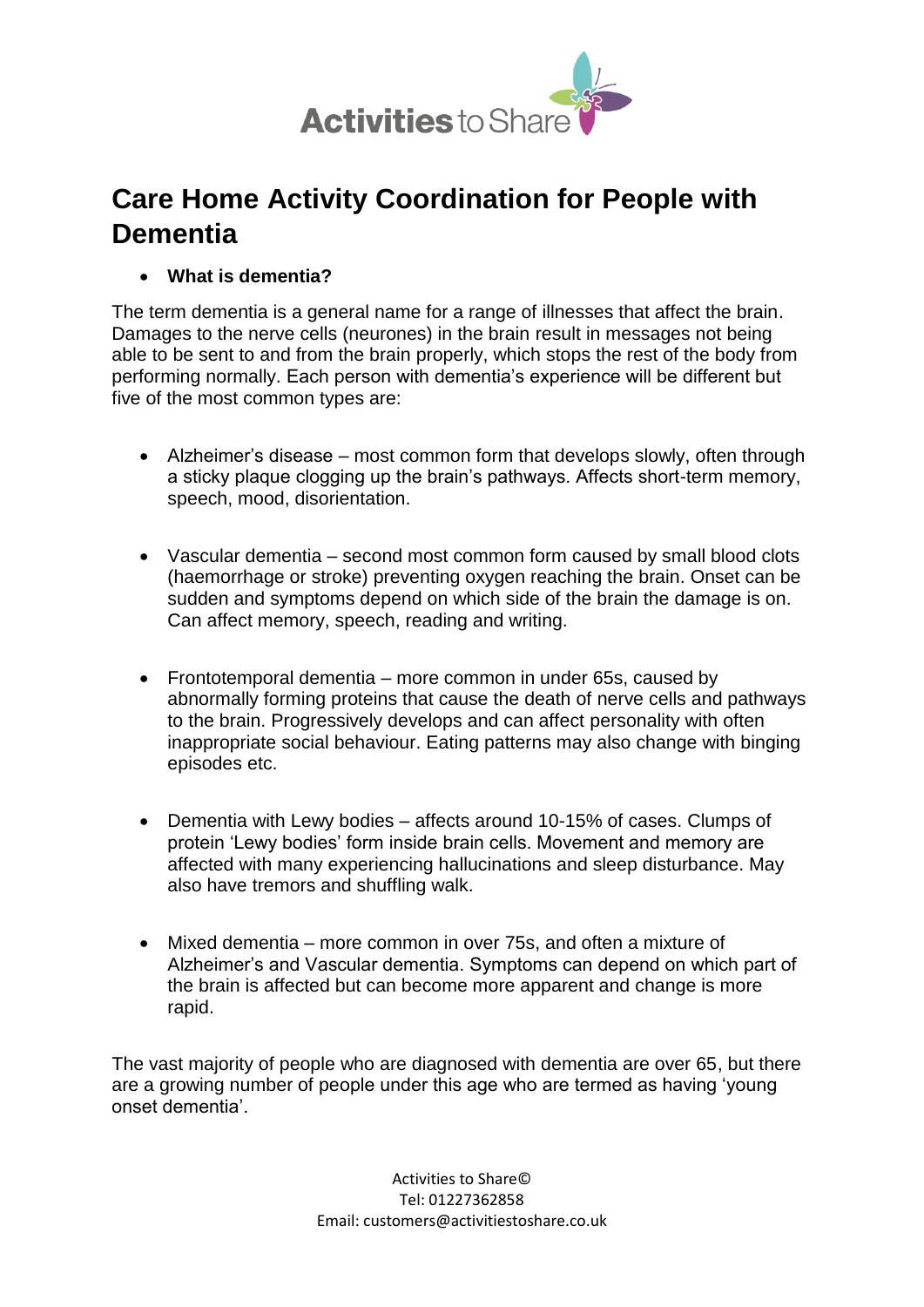There are over 850,000 people living with dementia in the UK and this is set to rise to over one million by 2021. There is a huge amount of research worldwide but a cure is yet to be found.

# **How does dementia affect people?**

One of the most common symptoms of dementia is progressive memory loss. This is often generally experienced in older people but in dementia it is more pronounced. One comparison that can be made by general memory loss is forgetting where you put your purse, someone with dementia would not only forget where the purse was but what a purse is and is used for.

Difficulty in doing things in sequence is another symptom of dementia; they might not remember which order to put clothes on or how to make a sandwich.

Speech can often be affected in that they may substitute strange words in a sentence, writing may become illegible and simple words may be misspelt. This would be more pronounced than forgetting what they are talking about mid-sentence, which is common in older people.

Someone with dementia can become easily disorientated in normally familiar places, such as where they live. They may not be able to find their way home from a local shop and may forget how to get into their home. Sometimes night and day get mixed up and normal routines may become muddled.

People living with dementia may experience poor judgement and make themselves vulnerable in that they may not have any sense of danger i.e. leaving a cooking hob on. They might dress inappropriately or even go outside with no clothes on at all. They may become disorganised in running the home, leaving bills unpaid and not eating properly. Their special awareness can be affected too, missing their mouth with a forkful of food or being unable to pick an item up.

Dementia can cause changes in behaviour and moodiness. Some people can become angry and even aggressive for very little reason. Others may be the opposite and become less emotional – e.g. watching a sad film and showing no reaction. People may also become withdrawn, sleeping for longer periods or losing interest in pastimes they would normally enjoy.

### **How activities help people with dementia**

Just because a person is living with dementia, it doesn't mean they can't enjoy being active and creative. In the early stages, many will be able to continue to work and enjoy hobbies in the same way as before. They may need some assistance but it is important to keep as normal a life as possible.

As the disease develops, it may become more difficult to continue working but it is still vital to keep the brain engaged with other activities such as word searches and other puzzles. Studies show that keeping the brain active can help slow the progression of some types of dementia, therefore playing card and board games with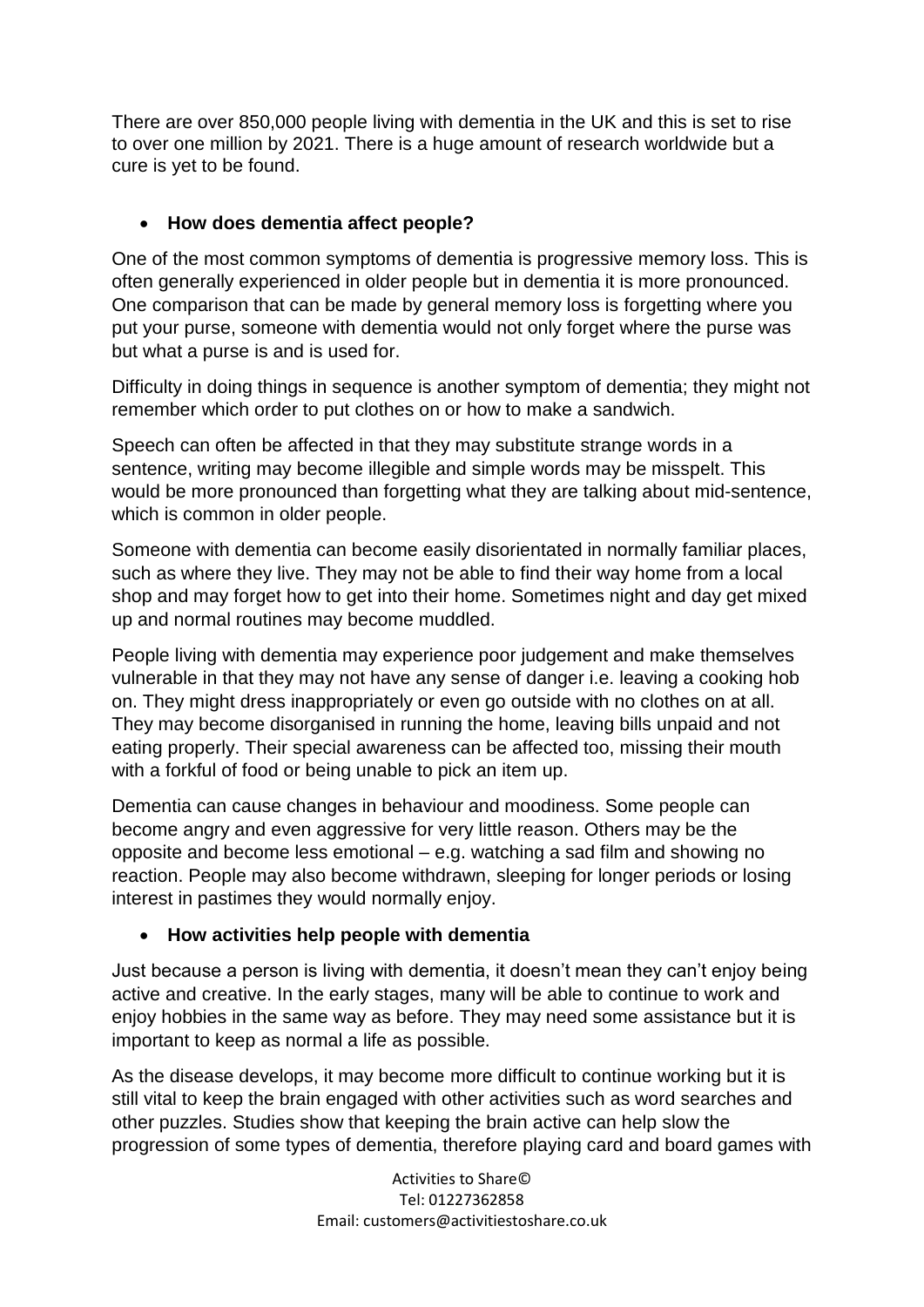a degree of skill can be a fun way to use the mind and encourages social cohesion too.

Physical health can play an important part too. Fitness activities can be a good way to keep muscles strong and can be done at any level. Even someone with late-stage dementia can enjoy dancing to music or kicking a large inflatable ball around. It may not be always possible to entice someone into a group exercise activity, but many will be happy to maybe wave a scarf in time to the music from their chair.

Singing and music is a great way to engage people in all stages of dementia. Try to select music that they are likely to remember from the past. There are many CDs that are shorter versions (or medleys) of tracks and are ideal to keep older people engaged. Most people with affected memory will enjoy singing maybe the first verse and a chorus of a well-known song but can lose interest after that. Singing groups have been shown to have many positive benefits on people with dementia; many even in later stages will be able to recall learnt songs, it encourages social interaction with others and the rhythm of clapping along can help with coordination that might otherwise be disappearing.

Many people living with dementia can feel anxious and depressed about what is an increasingly confusing world around them. A comforting soft 'pet' to stroke or blanket with attachments to keep hands busy is an ideal activity to keep stress levels low and can be useful to use to calm someone if they get agitated or aggressive.

# **How to adapt activity provision for those with dementia**

Activity coordinators may often have a mixed ability group of people to cater for, where activities need to be carefully chosen in order for everyone to become engaged and feel they are meaningful. It is important to not assume that everyone with dementia needs the simplest tasks – some may have poor memory skills but are great artists and knitters. Someone with limited communication may still be fit and will enjoy playing a game of badminton or laughing at a comedy film.

Reminiscence can be a great way of combining mixed ability groups. A carefully chosen selection of nostalgic items to pass around can inspire some interesting discussion and enables people to learn more about each other. Someone with dementia may find holding a pastry brush brings back past memories of making pies, or they may even use it as a paintbrush for 'decorating'. There are many ready-made themed kits that can be used for a variety of discussion purposes.

### **How to adapt activities for people with dementia**

Craft sessions are an ideal way of giving those who are more able a task that will utilise their capabilities, but can often be adapted for those with lesser ability. This can be for anyone with dementia or with other types of disability.

Health and safety must always be the first priority and proper assessments of people's abilities must be taken into consideration. For instance, when needing to cut

> Activities to Share© Tel: 01227362858 Email: [customers@activitiestoshare.co.uk](mailto:customers@activitiestoshare.co.uk)